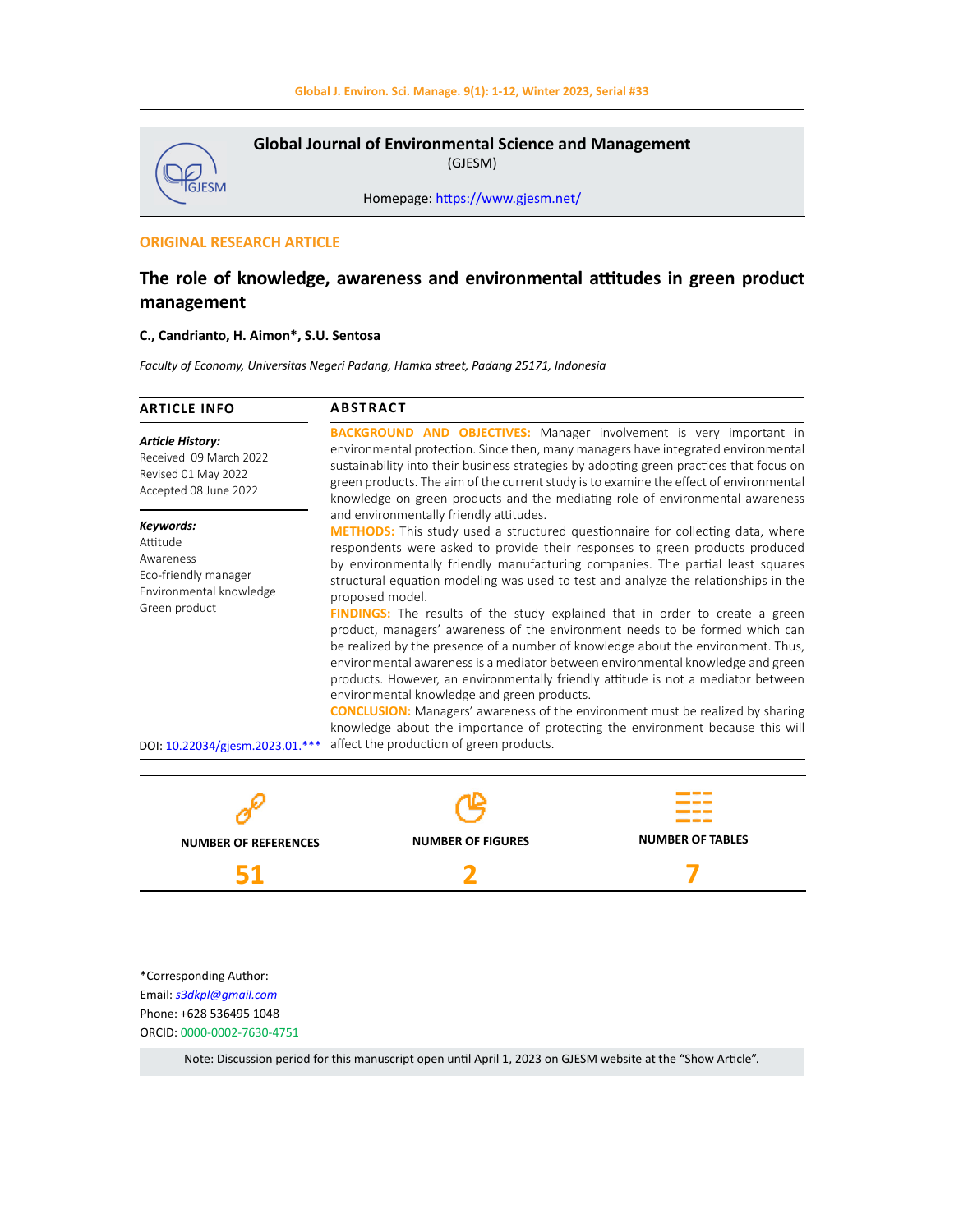## **INTRODUCTION**

In the  $21^{st}$  century, there has been an increase in environmental problems. For this reason, companies are required to use balanced natural resources through responsible behavior from both the community and the business world, thus economic development can be achieved, and negative environmental impacts can be minimized from economic activities and obtain social welfare (Pinskaya *et al.*[, 2021; Yumei](#page-10-0) *et al*., 2021; [Babenko](#page-9-0) *et al.,* [2019\)](#page-9-0), which ultimately forms sustainable development. Popularity and priority of sustainable development in most business circles focused on human development and environmental protection [\(Gryshcenko](#page-9-0) *et al.,* 2022). Since then, more companies are integrating the environmental concerns in their business operations and in their interactions with stakeholders, embracing environmental sustainability into business strategies. Moreover, they are increasingly adopting green practices. The reason is to increase competitiveness and be social responsibility. The term of green is usually used to describe environmental protection and quality improvement [\(Raharjo, 2018; Xie](#page-10-0) *et al*., 2019). Green practices in companies generally focus on clean technologies including cleaner production, ecoefficiency of materials, renewable energy technologies, and efficient energy utilization [\(Espinosa](#page-9-0) *et al*., 2021; Hu *et al*[., 2022\)](#page-10-0). Since the early 2000s, the focus of sustainable companies has shifted from the introduction of clean technologies to the production of green products [\(Fernando](#page-9-0) *et al*., 2019). In general, green products are used to describe products that seek to maintain and protect the environment during the production process by conserving resources and minimizing waste and pollution [\(Sana, 2020; Ouhsine](#page-10-0) *et al.,* 2020). There were many studies on green products from a consumer perspective [\(Sharma and Foropon, 2019;](#page-10-0)  [Choi and Johnson, 2019;](#page-9-0) [Redman, 2014; Kautish and](#page-10-0)  [Sharma, 2020;](#page-10-0) [Bansal, 2011\).](#page-9-0) However, [Katsikeas](#page-10-0) *et al.*[, 2016;](#page-10-0) Albino *et al*[., 2009](#page-9-0) have conducted quantitative research on the perceptions of company managers about green products. Green products are influenced by external influences from consumers. Nonetheless, internal influences such as knowledge, awareness, and attitude of managers towards green products cannot be neglected, as decisions made by managers that significantly affect the company's image are coupled with the help of their subordinates. In addition, studies investigating the mediating role of environmental awareness and attitudes from a manager's point of view are still limited. Based on the description of previous studies, it can be seen that this research contributes to filling the gaps in the literature. [Karatas and Gürbüz, 2016; Osman](#page-10-0) *et al.,*  [2016](#page-10-0) found that environmental awareness mediates the effect of environmental knowledge on environmentally friendly attitudes and green products viewed from the perspective of consumer. In contrast to the previous researches, the novelty of this research is investigating the environmentally friendly awareness and attitude which mediate the relationship between environmental knowledge and green products from the manager's perspective. The decision to produce products is the main focus and responsibility of the manager. Therefore, it is very important to further investigate the role of managers in green product. The development of green products requires environmental knowledge (Li *[et al.,](#page-10-0)* 2019). Based on this, it is important for managers to have knowledge of the environment which consists of: systemic knowledge, knowledge related to action, and knowledge of benefits (effectiveness) [\(Geiger](#page-9-0) *et al.*[, 2018\).](#page-9-0) Systemic knowledge is knowledge of the existence of environmental problems. Action-related knowledge is knowledge of the impact of behavior on the environment and knowledge of benefits (effectiveness), knowledge of tools for how to reduce environmental impacts. It can be said that in order to overcome environmental problems, individual must first carry out systematic knowledge, where this knowledge analyzes before taking action and must have an understanding of the natural state of the ecosystem and the processes in it. Individual should not just overcome the environment which ultimately destroys the ecosystem of it. What can be done to overcome environmental problems is by doing some efforts to keep the environment, thus the benefits of environmental work process can be realized. Therefore, in carrying out activities, company managers must know the process of environmental knowledge which starts from the analysis, action, and benefits of environmental knowledge. In addition, environmental knowledge is the most important aspect of environmental awareness [\(Zsóka](#page-10-0) *et al.*, [2013; Zhan](#page-10-0) *et al*.*,* 2018). This means that with environmental knowledge possessed by individuals,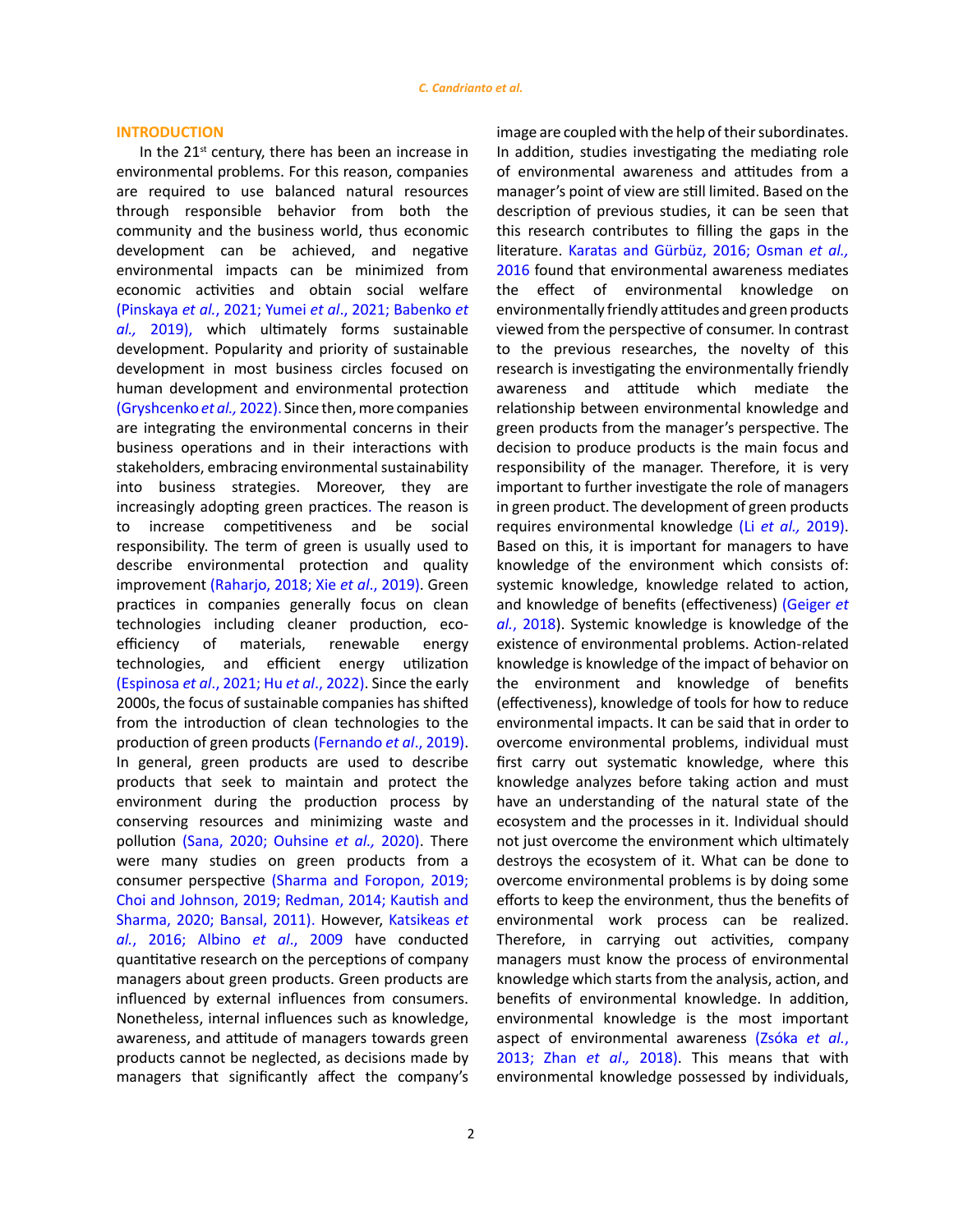environmental awareness will be formed because the result of environmental knowledge is environmental protection science and insight that is useful for forming environmental awareness. Thus, individuals who have some environmental knowledge will be more concerned and sensitive to environmental damage compared to individuals who do not, thus, care and love for the environment does not appear. Environmental knowledge and awareness is very important for the prevention of environmental problems. To form environmental awareness, a multidimensional concept is needed which consists of cognitive, affective and conative components [\(Du](#page-9-0)  *et al.*[, 2019\).](#page-9-0) The cognitive component is the basis for pro-environmental behavior because this component consists of environmental knowledge such as the ability to overcome environmental issues, the affective component of environmental awareness includes feelings or emotions expressed as well, bad, positive, negative, likes, dislikes, anger, not angry, and others. For example, individual will be frustrated and angry when the industry pollutes the environment. It can be said that the affective component as a predictor of pro-environmental behavior. Finally, the conative component of environmental awareness is behavioral intentions that contribute to solving environmental problems. In this study, environmental knowledge can be demonstrated through environmental behavior which is a component of cognitive and conative used as the basis for the formation of environmental awareness. This means that individuals who have environmental knowledge will have the ability to overcome environmental issues by creating green products and these products are used as a form of solving environmental problems shown through behavior. In accordance with the study conducted by [Karatas and Gürbüz, 2016,](#page-10-0) which stated that if there were cases of damage to the natural environment, it is necessary to provide environmental knowledge, in order to form public awareness in overcoming environmental problems. Furthermore, environmental knowledge is the basis for generating positive environmental attitudes (Zsóka *et al*[., 2013\)](#page-10-0). Another study also explained that environmental knowledge influences attitudes towards the natural environment [\(Tamar](#page-10-0) *et al.,* 2020; Liu *et al*[., 2020\).](#page-10-0) Therefore, environmental knowledge becomes the main predictor to influence environmental attitudes. With the needs and desires

of consumers for green products, there is an awareness of managers to use environmentally friendly marketing strategies in order to get attractiveness from consumers on the products. Green products can be produced if there is environmental awareness from managers. This is in line with the finding by [Kautish and Sharma, 2020,](#page-10-0) which revealed that people with a greater environmental awareness will have a big effort to prevent environmental exploitation and contribute to environmental sustainability, thus leading them to use green products. Furthermore, environmental awareness and environmental knowledge can lead to positive changes in environmental attitudes [\(Law](#page-10-0) *et al*[., 2017\)](#page-10-0). People with environmental knowledge and awareness can more easily present an environmentally friendly attitude (Chen *et al.,* [2015; L](#page-9-0)aw *et al.,* [2017\)](#page-10-0). The more people have a good attitude and make positive choices for the environment, the more likely they are to use an green products [\(Leroux and Pupion,](#page-10-0) 2018). Sreen *et al.,* [2020; Suki, 2016](#page-10-0) have established a significant relationship between environmental attitudes towards green products. In addition to having a direct influence, environmental awareness also has an indirect influence (mediation). This is supported by studies conducted by Karatas and Gürbüz, 2016; Osman *et al*., 2016, which revealed that environmental awareness mediates the effect of environmental knowledge on environmentally friendly attitudes and green products. However, this kind of mediation has not been studied from a manager's perspective. Then an environmentally friendly attitude fully mediates the relationship between environmental knowledge and green products, which means that high environmental knowledge causes a positive attitude to the environment which will have an effect on green products [\(Binti Aman, 2011\).](#page-9-0) Furthermore, environmentally friendly attitudes are also influenced by environmental awareness because environmental awareness has several components, such as, environmental knowledge, environmental values, and environmental attitudes (Fu *et al.*[, 2017; Abdul-](#page-9-0)[Wahab and Abdo, 2010\).](#page-9-0) Therefore, an environmentally friendly attitude is a part of environmental awareness. People with an awareness of environmental protection will be indicated by a favorable attitude towards green products. Based on the description, the conceptual framework can be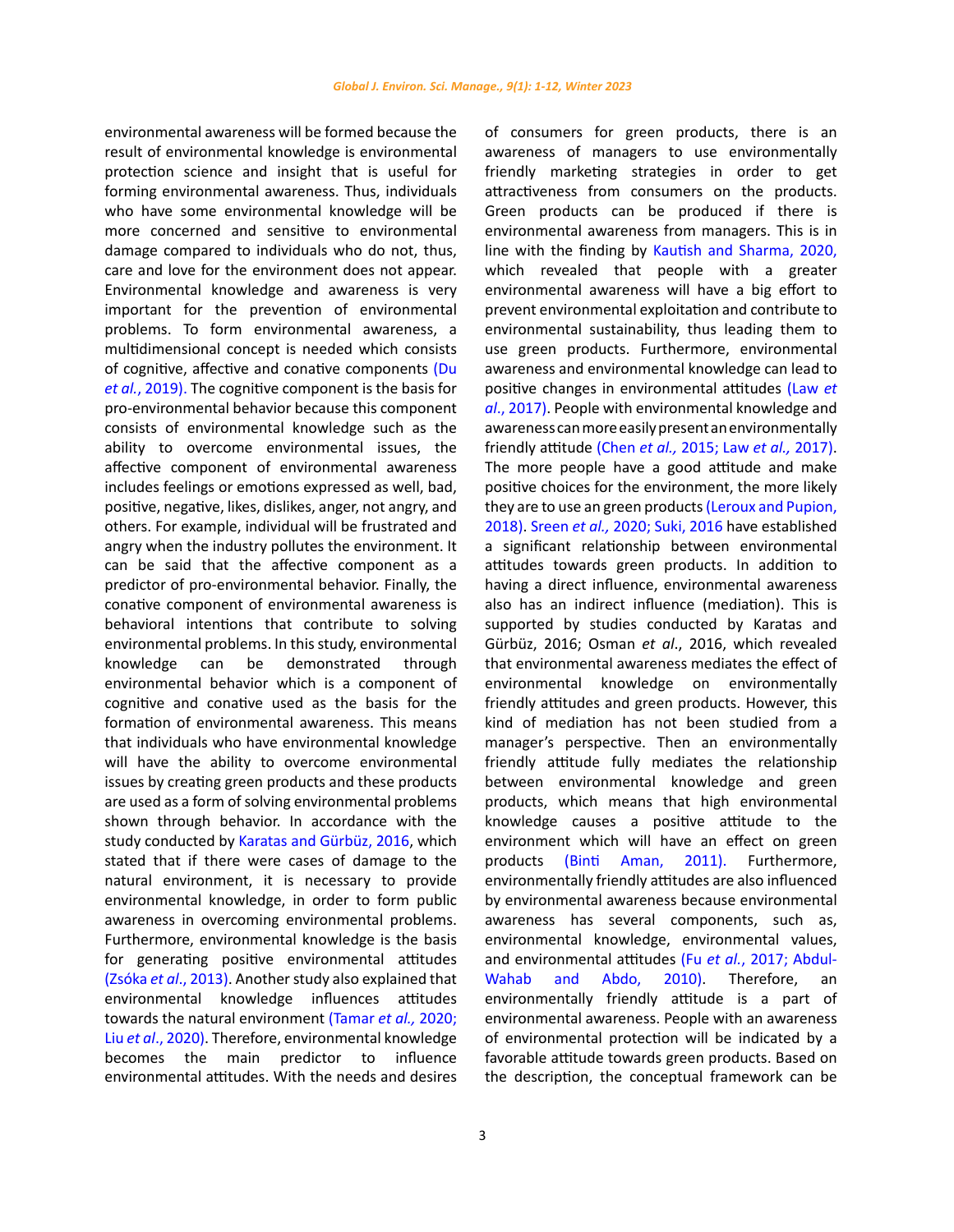#### *Environmental green product*

<span id="page-3-0"></span>

Fig. 1: The conceptual framework of research work

Fig. 1: The conceptual framework of research work Table 1: Measurement method (questionnaire and scaling) Table 1: Measurement method (questionnaire and scaling)

| Variable                          | Indicators | Industry type | Source                                          |
|-----------------------------------|------------|---------------|-------------------------------------------------|
| Environmental knowledge           | $1 - 6$    | Manufacture   | Fawehinmi et al., 2020                          |
| Environmental awareness           | $1 - 8$    | Manufacture   | Cao and Chen. 2019                              |
| Environmentally friendly attitude | $1 - 8$    | Manufacture   | Safari et al., 2018; Adrita and Mohiuddin, 2020 |
| Green product                     | $1 - 7$    | Manufacture   | Kong et al., 2016                               |

proposed as shown in [Fig. 1.](#page-3-0) The aim of the current study is to examine the effect of environmental knowledge on green products affected by knowledge, awareness, and environmentally friendly attitudes, thus providing important insights for business stakeholder in facilitating the development of green products. This research has been conducted in West Sumatera, Indonesia in 2021.

## **MATERIALS AND METHODS**

The population of this study were managers of manufacturing companies in West Sumatera, Indonesia. The sample were 216 managers who were selected using purposive sampling technique. This study used partial-least-squares structural-equationmodeling (PLS-SEM) with the help of the Smart PLS statistical tool. The reason for using PLS-SEM is that this research is a predictive study and the additional characters in this study such as environmental awareness and environmentally friendly attitudes become mediators between environmental knowledge and green products. In addition, PLS-SEM is widely used because of its robustness by providing evidence of higher reliability and validity even in small sample studies [\(Henseler](#page-10-0) *et al*., 2009).

#### *Measurement (questionnaire and scaling)*

The questionnaire was developed based on several previous studies. The questionnaire was answered using a Likert scale ranging from strongly disagree with a score of 1 to strongly agree with a score of 5 in measuring each construct. The measurement of environmental knowledge was adopted from [Fawehinmi](#page-10-0) *et al*., 2020, while the measurement of environmental awareness was adopted from [Cao](#page-9-0) [and Chen, 2019.](#page-9-0) Measurement of environmentally friendly attitude constructs was based on [Safari](#page-10-0) *et al*., [2018;](#page-10-0) [Adrita and Mohiuddin, 2020](#page-9-0) and green product measurements were adopted from Kong *et al*[., 2016.](#page-10-0) It can be seen in Table 1.

## **RESULTS AND DISCUSSIONS**

# *Characteristic of respondents*

The results showed that the most male respondents participated with a percentage of 53% while the rest were female respondents with a percentage of 47%. Meanwhile, when viewed from the age of the respondents, the age range of 40-45 years was the most dominant with the highest percentage of 65%. Furthermore, 56% of the respondents held a master's degree from a state university, 60% of respondents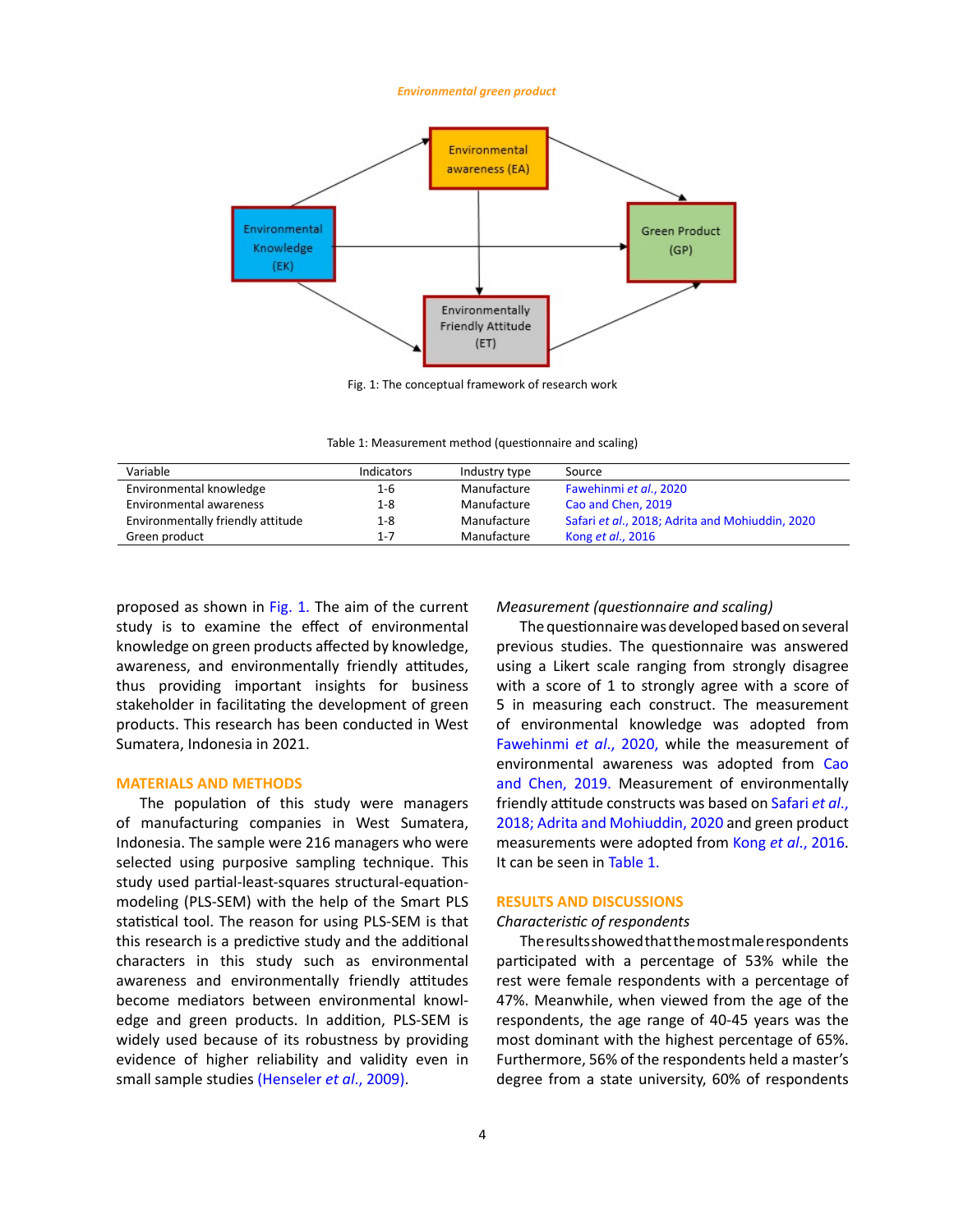worked as a production manager, and 70% of the respondents have worked for 15 years.

# *Measurement of model assesment*

Smart PLS 3.0 was used to analyze the data [\(Ringle](#page-10-0)  *et al.*[, 2015\)](#page-10-0). PLS-SEM uses two important stages, the measurement model and the structural model [\(Anderson and Gerbing, 1988;](#page-9-0) [Henseler](#page-10-0) *et al*., 2009). The analysis of the measurement model was used to determine the validity and the reliability of the data. The analysis of the measurement model consists of; 1) loading factor for each question item from each construct, 2) internal composite reliability, 3) average variance extracted (AVE) and 4) discriminant validity. The above models were used to evaluate the measurement model whose construct is reflective. In this study, all indicators were measured as reflective constructs. The measurement model had been analyzed based on partial-least-squares structuralequation-modeling, with the help of smart PLS 3.0 (Ringle *et al*[., 2015\).](#page-10-0) Table 2 showed the results of the assessed measurement models. Table 2 showed

| Construct | Indicator                                                                                   | Loading factor | <b>Composite Reliability</b> | <b>AVE</b> |
|-----------|---------------------------------------------------------------------------------------------|----------------|------------------------------|------------|
|           | Know environmental issues                                                                   | 0.824          |                              |            |
| EK        | Have good knowledge of environmental issues                                                 | 0.874          | 0.900                        | 0.750      |
|           | Protect the environment from pollution                                                      | 0.899          |                              |            |
|           | Provide a healthy work environment                                                          | 0.812          |                              |            |
|           | More concerned with the company environment                                                 | 0.825          |                              |            |
|           | Designe an eco-friendly enterprise system                                                   | 0.841          |                              |            |
| EA        | All members of the organization must design an environmentally<br>friendly company system   | 0.861          | 0.929                        | 0.687      |
|           | Organization members are more concerned with the company's<br>environment                   | 0.853          |                              |            |
|           | Company reputation as an environmentally conscious organization                             | 0.779          |                              |            |
|           | Working in an eco-friendly company is a positive                                            | 0.911          |                              |            |
|           | Good image about implementing environmentally friendly<br>behavior                          | 0.880          |                              |            |
| ET        | Caring about the environmental consequences of behavior                                     | 0.900          |                              |            |
|           | Have strong feelings about eco-friendly behavior                                            | 0.885          |                              |            |
|           | Involvement in environmental activities will save the environment<br>for future generations | 0.921          | 0.970                        | 0.801      |
|           | It is important to promote eco-friendly living                                              | 0.891          |                              |            |
|           | More action is needed on environmental protection                                           | 0.880          |                              |            |
|           | It is important to increase environmental awareness                                         | 0.890          |                              |            |
|           | Produce quality products                                                                    | 0.844          |                              |            |
| GP        | The resulting product is beneficial to the environment                                      | 0.881          | 0.886                        | 0.722      |
|           | Use product packaging materials that are safe for the environment                           | 0.823          |                              |            |

# Table 2: Assesment result of measurement model Table 2: Assesment result of measurement model

Table 3: Discriminant validity (HTMT ratio) Table 3: Discriminant validity (HTMT ratio

| Constructs | GP    | EA    | EK    |  |
|------------|-------|-------|-------|--|
| GP         |       |       |       |  |
| EA         | 0.770 |       |       |  |
| EK         | 0.617 | 0.797 |       |  |
| ET         | 0.072 | 0.068 | 0.114 |  |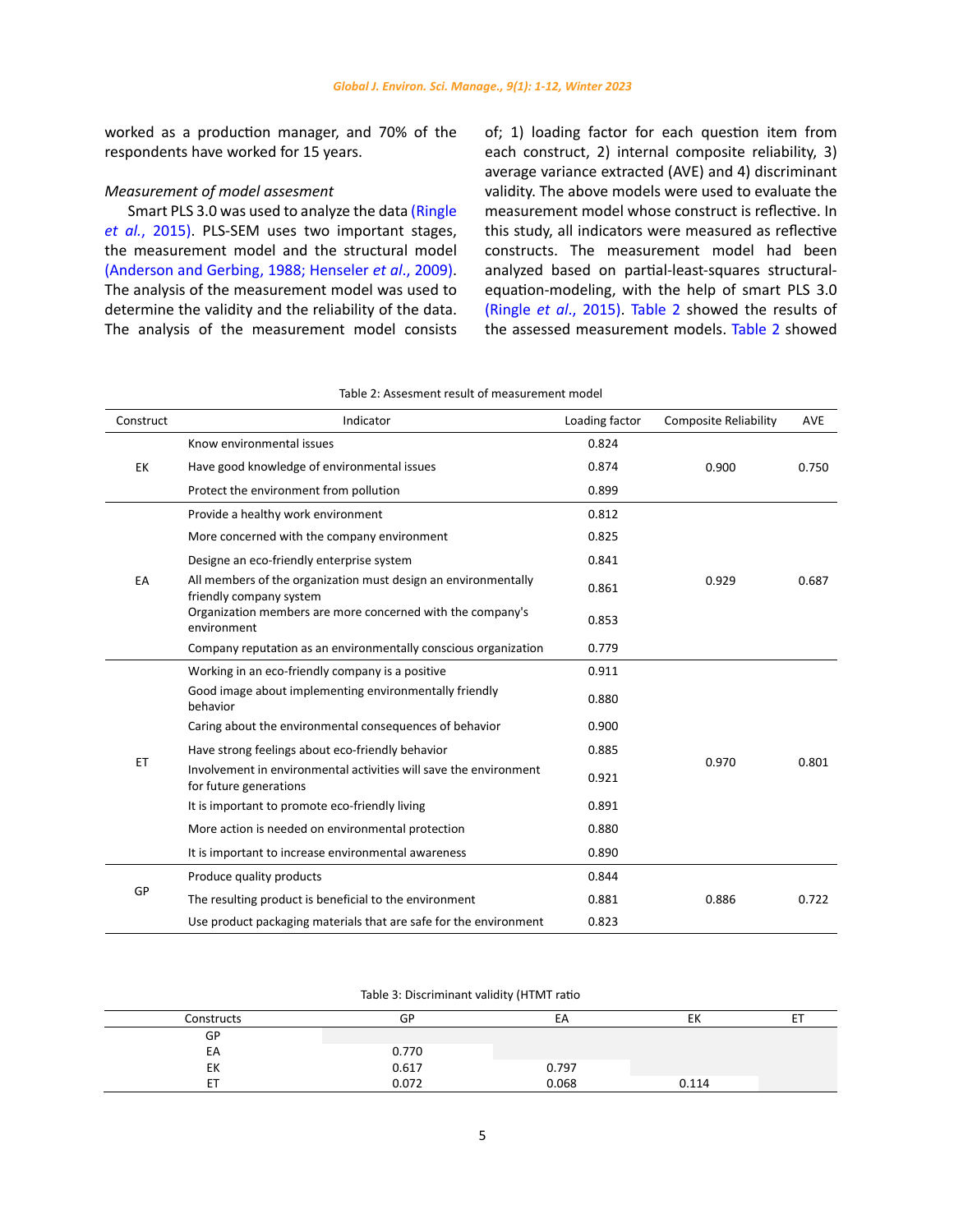the loading factor exceeding the recommended value of 0.7 (Hair *et al*[., 2013\).](#page-10-0) Furthermore, the results of composite reliability were higher than the recommended value of 0.6 and the AVE values were higher than the minimum criterion of 0.5 [\(Fornell and](#page-9-0)  [Larcker, 1981\).](#page-9-0) Thus, the model built was categorized as good so that it provided adequate support. Based on the measurement validation analysis, all HTMT (heterotrait-monotrait) ratios were lower than the maximum threshold of 0.85 suggested by [Henseler](#page-10-0) *et al*[., 2015,](#page-10-0) as shown in Table 3. The analysis showed sufficient evidence for the discriminant validity of all constructs.

From Tables 2 and 3, it can be seen that the data of results met the requirements of the measurement model. Followed by structural model analysis, the point is to test the tested hypotheses through significance, path coefficients, and t-statistics as well as estimate the mediation model.

# *Structural model assesment*

In accordance with the purpose of this study as stated in [Fig. 1,](#page-3-0) to assess the direct effect and indirect effect (mediation), structural model analysis was used. This study had six direct hypotheses. Three hypotheses were accepted (H1; H2; H4) because the p-value was less than 0.05 but (H3; H5; H6) was rejected because the p-value is more than 0.05 as shown in [Fig. 2](#page-5-0) and Table 4.

Then, to test the mediating effect, the PLS-SEM bootstrap technique was applied (Hair *et al*[., 2010\),](#page-10-0) which can be done by re-sampling five hundred samples (Ringle *et al*[., 2015\).](#page-10-0) As revealed by [Chin](#page-9-0) *et al*[., 2003](#page-9-0), PLS can provide a more accurate estimate of the mediating effect by taking into account errors that weaken the predicted relationship and increase theory validation (Helm *et al*[., 2010\).](#page-10-0) Table 5 showed the results of the mediation analysis. The mediating effect was only found in H7a because the p values were smaller than 0.05 but the hypothesis of H7b; H8a; H8b were rejected because the p values were greater than 0.05 which can be seen in [Fig. 2](#page-5-0). Therefore, environmental awareness and environmentally friendly attitudes did not mediate the relationship between environmental knowledge of green products in manufacturing companies in

<span id="page-5-0"></span>

Fig. 2: Direct effects, structural model assessment. It mainly showed the t-value and path coefficient for accepting or rejecting the hypothesis

| Hypo<br>thesis | Relationship        | Original<br>sample (O) | Average<br>sample (M) | <b>SD</b> | T Statistic<br>(10/S.D.) | P-values | Decision |
|----------------|---------------------|------------------------|-----------------------|-----------|--------------------------|----------|----------|
| H1             | $EK \rightarrow GP$ | 0.298                  | 0.295                 | 0.067     | 4.434                    | 0.000    | Accepted |
| H <sub>2</sub> | $EK \rightarrow EA$ | 0.694                  | 0.699                 | 0.048     | 14.381                   | 0.000    | Accepted |
| H <sub>3</sub> | $EK \rightarrow ET$ | 0.117                  | 0.110                 | 0.101     | 1.157                    | 0.248    | Rejected |
| H4             | $EA \rightarrow GP$ | 0.543                  | 0.547                 | 0.064     | 8.539                    | 0.000    | Accepted |
| H <sub>5</sub> | $EA \rightarrow ET$ | 0.010                  | 0.010                 | 0.108     | 0.091                    | 0.927    | Rejected |
| H6             | $ET \rightarrow GP$ | 0.002                  | 0.004                 | 0.044     | 0.044                    | 0.965    | Rejected |

Table 4: Structural model assesment (direct effect result and decision)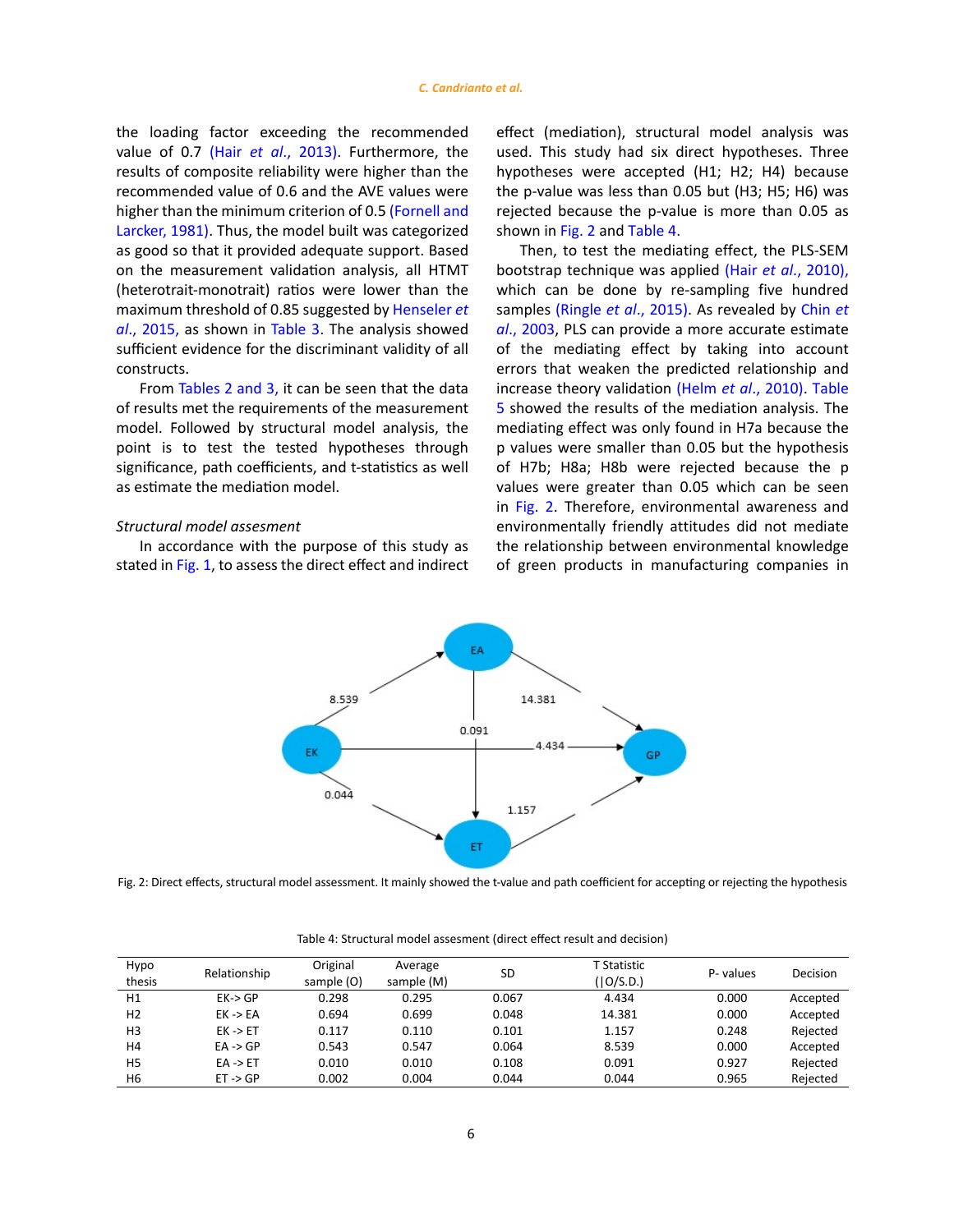West Sumatera, Indonesia.

Table 6 showed the value of R Square  $(R^2)$ . Testing the value of  $R^2$  aimed to see how the independent variable is able to describe the dependent variable. In this study, the contribution given by environmental knowledge to environmental awareness was 48.2%, then the contribution given by environmental knowledge and environmental awareness to environmentally friendly attitudes was 1.2%. Finally, the contribution made by environmental knowledge, environmental awareness, and environmentally friendly attitudes towards green products was 60.7%.

In addition, the effect size  $(F^2)$  for each path model was calculated. Table 7 showed the output of the effect size ( $F^2$ ). The value of  $F^2$  can be interpreted whether the predictor variable had a weak, moderate or strong influence on the structural level. If the value of  $F<sup>2</sup>$  was 0.02 then it had a weak effect, while 0.15 had a moderate effect and a value of 0.35 had a strong influence (Hair *et al*[., 2010\).](#page-10-0) Based on Table 7, it indicated that environmental awareness had a strong influence on green products and environmental knowledge had a strong influence on environmental awareness.

### *Direct effect*

Environmental knowledge had a significant direct impact on green products. These findings were in line with Li *et al*[., 2019.](#page-10-0) Respondents' perception of protecting the environment from pollution was very high which can be seen in Table 2, meaning that manufacturing managers will use some of their ecological knowledge in the production process thus contributing to environmental improvement such as protecting the environment from pollution in various actions. Similarly, environmental knowledge had a significant direct impact on environmental awareness. The results of this study were in accordance with Zsóka *et al*[., 2013; Zhan](#page-10-0) *et al*., 2018; [Karatas and Gürbüz, 2016](#page-10-0). To increase environmental awareness, the company must pay attention to the flow of knowledge and environmental learning. Furthermore, environmental awareness had a significant direct impact on green products. These findings supported research conducted by [Kautish](#page-10-0) [and Sharma, 2020,](#page-10-0) which stated that environmental awareness significantly affected green products from the consumer's point of view. From the producer side, it also explained that the manager's perception

Table 5: Structural model assesment (indirect effect result and decision) Table 5: Structural model assesment (indirect effect result and decision)

| Hypo<br>thesis | Relationship                       | Original<br>Sample (O) | Average<br>sample (M) | S.D.  | T Statistik<br>(10/S.D.) | P-values | Decision |
|----------------|------------------------------------|------------------------|-----------------------|-------|--------------------------|----------|----------|
| H7a            | $EK -> EA -> GP$                   | 0.377                  | 0.379                 | 0.052 | 7.221                    | 0.000    | Accepted |
| H7b            | $EK -> EA -> ET$                   | 0.007                  | 0.004                 | 0.079 | 0.086                    | 0.931    | Rejected |
| H8a            | $EK \rightarrow ET \rightarrow GP$ | 0.000                  | 0.000                 | 0.007 | 0.033                    | 0.974    | Rejected |
| H8b            | $EA \rightarrow ET \rightarrow GP$ | 0.000                  | 0.000                 | 0.004 | 0.004                    | 0.997    | Rejected |

Table 6: R square  $(R^2)$ 

| Construct | R square | Adjusted R square |
|-----------|----------|-------------------|
| GP        | 0.607    | 0.601             |
| EА        | 0.482    | 0.479             |
| ЕT        | 0.012    | 0.002             |

Table 7: Effect size (F<sup>2</sup>)

| R-squared           | Fsquared | Effect size $F^2$ |
|---------------------|----------|-------------------|
| $EK \rightarrow$ GP | 0.116    | Weak              |
| $EA \rightarrow GP$ | 0.389    | Strong            |
| $ET \rightarrow GP$ | 0.000    | Weak              |
| $EK \rightarrow$ EA | 0.930    | Strong            |
| $EK \rightarrow F$  | 0.007    | Weak              |
| $EA \rightarrow ET$ | 0.000    | Weak              |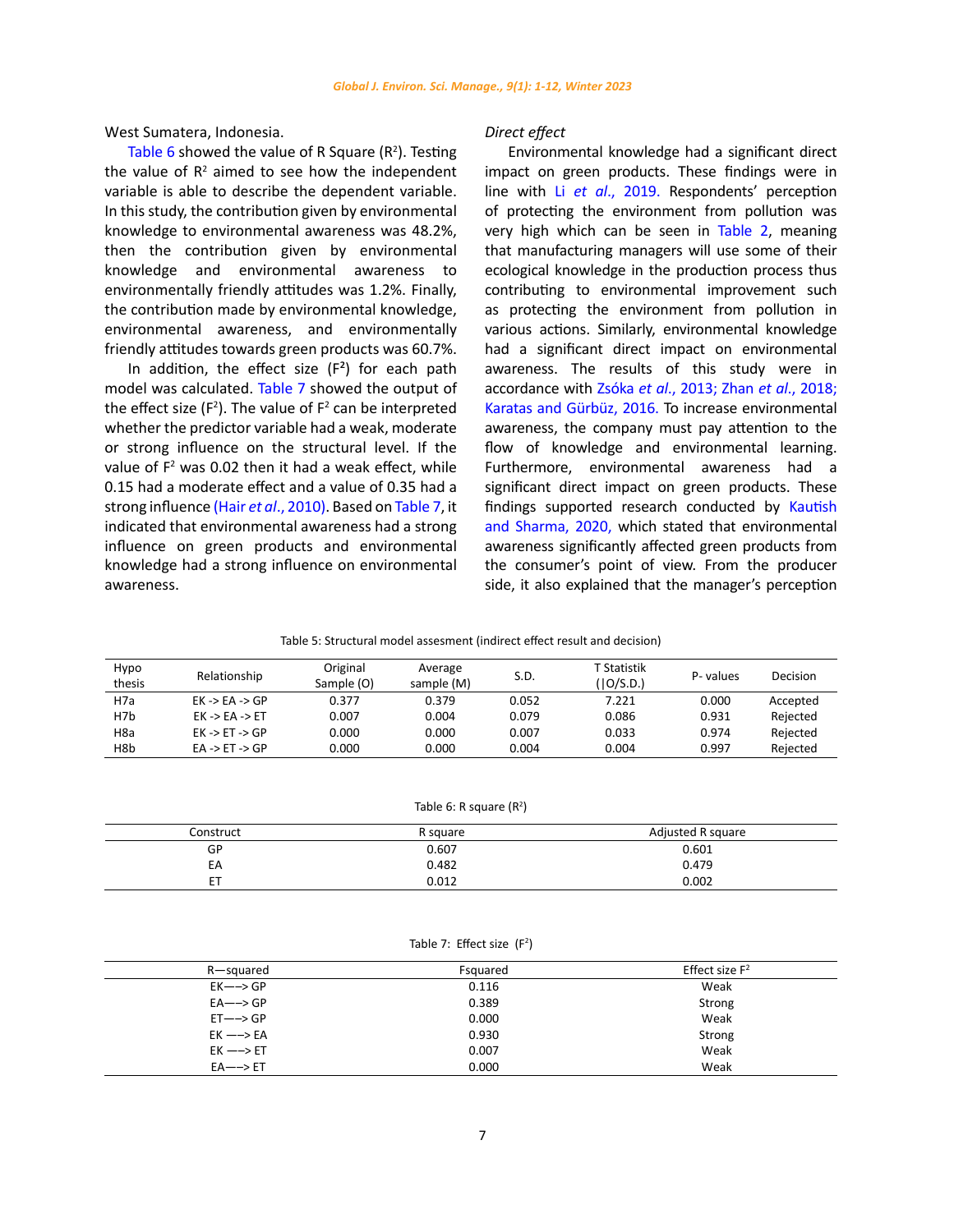of environmental awareness was very high which can be seen in Table 2, all company members must design environmentally friendly company products, meaning that managers' awareness of designing green products was very high, thus, it had an impact on increasing the production of green products. Furthermore, the results of this study indicated that environmental knowledge had no significant effect on environmentally friendly attitudes. It indicated that the ecological knowledge did not lead to attitudes which can be beneficial to the environment. These findings were supported by [Paço and Lavrador, 2017](#page-10-0); who found that despite a high level of environmental knowledge, individuals did not show positive environmental attitudes. This finding contrasted with empirical studies conducted by Tamar *et al*[., 2020; Liu](#page-10-0) *et al*., 2020 which showed that environmental knowledge had a significant effect on environmentally friendly attitudes. The explanation of this case is that environmental knowledge results from the learning process does not lead managers to an understanding of moral values towards the environment. Furthermore, the purpose of obtaining environmental knowledge is not only mastering environmental knowledge but also implementing moral values on the environment, if managers can find moral values for the environment from a subject matter being studied, they can make more efforts and certain sacrifices by showing a positive attitude towards the environment. Thus, environmental knowledge did not affect the attitude of managers in protecting the environment. Then this study found that environmental awareness had an insignificant effect on environmentally friendly attitudes. The thing that causes this research to be insignificant is known from the lack of understanding of the theory of environmental awareness shown in the environmental awareness indicators with item statement number one and two, namely the company had a positive effect on the environment and can make energy savings, where this item is excluded in the research model because the invalidity of the statement item, thus, the manager's awareness of the environment is weak. Therefore, environmental awareness did not have an important role in being environmentally friendly. The results of this study were in accordance with study by [Mustikaningrum, 2018](#page-10-0) which stated that environmental awareness had a negative and insignificant effect on environmentally friendly attitudes but contrasted with research conducted by Chen *et al*[., 2015;](#page-9-0) [Law](#page-10-0) *et*  *al.,* [2017,](#page-10-0) who found that environmental awareness was an important determinant of environmental issues, attitudes, and responsibilities. Furthermore, the finding showed that environmentally friendly attitudes had no significant effect on green products. The results of this study implied that there was a little availability of green products because the synergy of the presence of environmentally friendly companies in building positive attitudes related to the environment is relatively low in developing countries, especially in West Sumatera, Indonesia, compared to developed industrial countries. The results of this study were not in line with research conducted by [Sreen](#page-10-0) *et al*., [2020; Suki, 2016,](#page-10-0) which explained that there was a significant relationship between favorable attitudes towards green products.

### *Indirect effect (mediating effect)*

This finding also explained that environmental awareness mediated the relationship between environmental knowledge and green products (H7a). It indicated that environmental knowledge must be implemented to form awareness of the importance of environmental protection which can encourage company managers to increase the production of green products. This was confirmed by [Karatas and](#page-10-0) [Gürbüz, 2016;](#page-10-0) Osman *et al*., 2016, who explained that environmental knowledge had a significant positive effect on green products through environmental awareness. Furthermore, environmental awareness did not mediate the relationship between environmental knowledge and environmentally friendly attitudes (H7b), environmentally friendly attitudes did not mediate the relationship between environmental knowledge on green products (H8a), and environmentally friendly attitudes did not mediate the relationship between environmental awareness and green products (H8b). The results of this study were in line with research carried out by Hansla *et al*[., 2008,](#page-10-0) which stated that an environmentally friendly attitude was not a mediator variable. In short, environmental awareness was an important mediation in explaining the relationship between environmental knowledge and green product based on company managers.

## **CONCLUSION**

Managers' awareness of the environment must be realized by sharing knowledge about the importance of protecting the environment because this will affect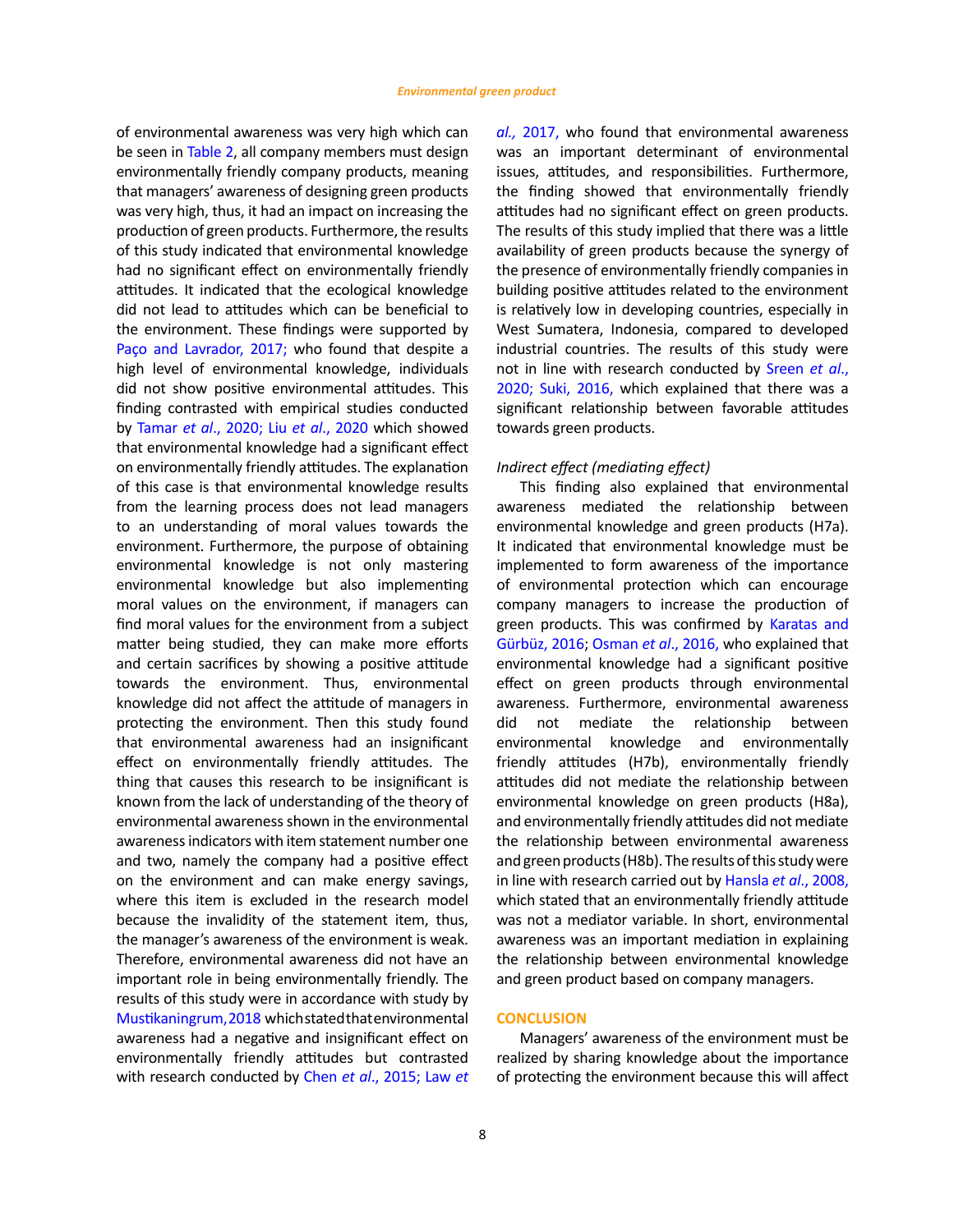the production of green products. Environmental awareness had an important role in explaining the relationship between environmental knowledge and green products from the perspective of manufacturing managers. Thus, the effort to increase the production of green products was the building of manager awareness by sharing knowledge and learning about the importance of protecting the environment. From these findings, a number of managerial implications can be suggested as manufacturing companies must increase the production of green products properly, thus, they are not harmful for human health or environment. In the future, the majority of companies will go green, so manufacturing companies must follow this trend by making a "green manufacturing" where the products must be subject to the preservation of nature and the environment. Becoming a green manufacturing can be a step to compete with other companies. Therefore, manufacturing businesses must demonstrate their awareness of environmental protection by starting with various environmental actions and services to reduce waste, use of energy and water, and other consumption. Then, it is very important for environmentally friendly manufacturing companies to get an environmental certificate by showing that environmental programs are being implemented, this will certainly help improve the company's image which will ultimately lead to business improvement. More importantly, manufacturing managers must clearly show their true motives for the process of green product, otherwise they will put themselves at risk of being accused of "greenwashing". They are also advised to ensure that every production process must be properly proven and accompanied by evidence. However, this study has some limitations and it is suggested for further research to improve it. First, this research was only conducted in West Sumatera, Indonesia. Therefore, it cannot be generalized to other countries. For further research, it is recommended to expand this research, such as comparing developed countries with developing countries in the process of green products. Second, this research is included in the category of cross sectional research so that it has limitations in explaining the findings. For this reason, it is recommended for further research to conduct research included in the category of longitudinal research. Third, this study only analyzed environmental knowledge, awareness and environmentally friendly attitudes in an effort to increase green product production. Therefore, further research can add institutional support, managers' intentions and behavior in producing green products to support the findings of this study.

## **AUTHOR CONTRIBUTIONS**

C. Candrianto conducted the literature review, research design, developed the model, collected and analyzed the data, and prepared the manuscript text. H. Aimon arranged and designed the research. S.U. Sentosa analyzed and interpreted the data.

# **ACKNOWLEDGEMENT**

Authors would like to thank Universitas Negeri Padang as supporting the facilitators to carry out this study.

## **CONFLICT OF INTEREST**

The authors declare no potential conflict of interest regarding the publication of this work. In addition, the ethical issues including plagiarism, informed consent, misconduct, data fabrication and, or falsification, double publication and, or submission, and redundancy have been completely witnessed by the authors.

#### **OPEN ACCESS**

This article is licensed under a Creative Commons Attribution 4.0 International License, which permits use, sharing, adaptation, distribution and reproduction in any medium or format, as long as you give appropriate credit to the original author(s) and the source, provide a link to the Creative Commons license, and indicate if changes were made. The images or other third-party material in this article are included in the article's Creative Commons license, unless indicated otherwise in a credit line to the material. If material is not included in the article's Creative Commons license and your intended use is not permitted by statutory regulation or exceeds the permitted use, you will need to obtain permission directly from the copyright holder. To view a copy of this license, visit: [http://creativecommons.org/](http://creativecommons.org/licenses/by/4.0/) [licenses/by/4.0/](http://creativecommons.org/licenses/by/4.0/).

## **PUBLISHER'S NOTE**

GJESM Publisher remains neutral with regard to jurisdictional claims in published maps and institutional affiliations.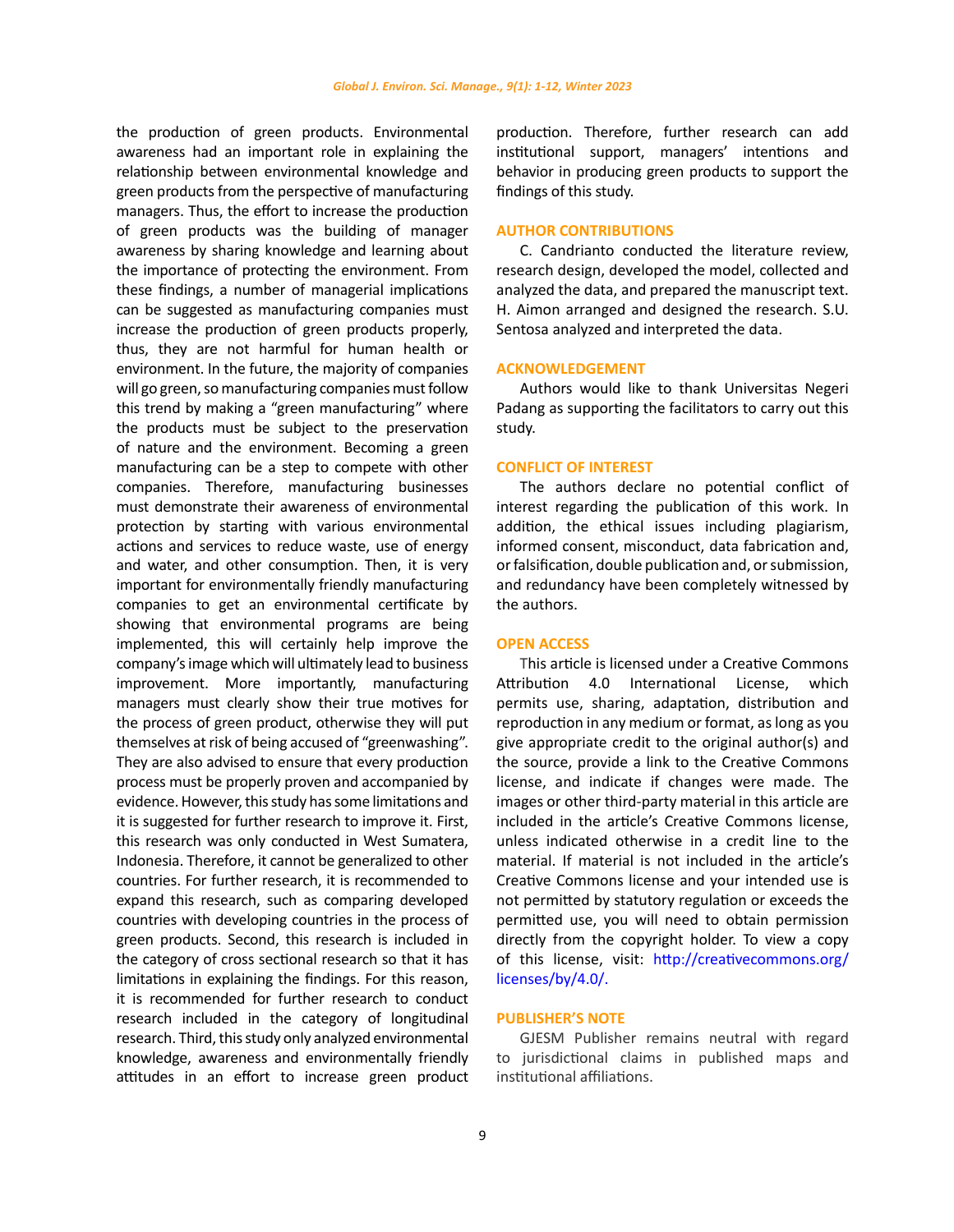### *C. Candrianto et al.*

## <span id="page-9-0"></span>**ABBREVIATIONS**

| %                             | Percent                                           |
|-------------------------------|---------------------------------------------------|
| ——>                           | Arrow symbol                                      |
| АM                            | Average sample                                    |
| <b>AVE</b>                    | Average variance extracted                        |
| ЕA                            | <b>Environmental awareness</b>                    |
| ΕK                            | Environmental knowledge                           |
| EТ                            | Environmental attitude                            |
| et al.                        | Et alia                                           |
| FE                            | Fixed effect                                      |
| Fig.                          | Figure                                            |
| GР                            | Green product                                     |
| Η1                            | Hypothesis 1                                      |
| Н2                            | Hypothesis 2                                      |
| Н3                            | Hypothesis 3                                      |
| Η4                            | Hypothesis 4                                      |
| Η5                            | Hypothesis 5                                      |
| Н6                            | Hypothesis 6                                      |
| Η7                            | Hypothesis 7                                      |
| Η8                            | Hypothesis 8                                      |
| <b>HTMT</b>                   | Heterotrait monotrait                             |
| i.e.                          | Id est                                            |
| Ο                             | Original sample                                   |
| P-value                       | Probability value                                 |
| PLS-SEM                       | Partial least square-structural equation<br>model |
| R-Square<br>(R <sup>2</sup> ) | Determination coefficient                         |
| S.D.<br>T-statistic           | Standard deviation<br>Hypothesis tets statistic   |
| VB-SEM                        | Variance based-structural equation<br>model       |

#### **REFERENCES**

- [Abdul-Wahab, S.A.; Abdo, J., \(2010\). The effects of demographic](https://www.tandfonline.com/doi/abs/10.1080/10807031003670410)  [factors on the environmental awareness of Omani citizens.](https://www.tandfonline.com/doi/abs/10.1080/10807031003670410)  [Hum. Ecol. Risk Assess](https://www.tandfonline.com/doi/abs/10.1080/10807031003670410)*.*, 16(2): 380–401 **(22 pages).**
- Adrita, U.W.; Mohiuddin, M.F., (2020). Impact of opportunity and ability to translate environmental attitude into ecologically conscious consumer behavior. J. Mark. Theory Pract., 28(2): 173–186 **(14 pages)**.
- [Albino, V.; Balice, A.; Dangelico, R.M., \(2009\). Environmental](https://onlinelibrary.wiley.com/doi/10.1002/bse.638)  [strategies and green product development: an overview on](https://onlinelibrary.wiley.com/doi/10.1002/bse.638)  sustainability-driven companies. Bus. Strategy Environ., 18(2): 83–96 **[\(14 pages\).](https://onlinelibrary.wiley.com/doi/10.1002/bse.638)**
- [Anderson, J.C.; Gerbing, D.W., \(1988\). Structural equation modeling](https://psycnet.apa.org/record/1989-14190-001)  [in practice: A review and recommended two-step approach.](https://psycnet.apa.org/record/1989-14190-001)  [Psychol. Bull., 103\(3\): 411-423](https://psycnet.apa.org/record/1989-14190-001) **(13 pages)**.
- [Babenko, V.; Perevozova, I.; Mandych, O.; Kvyatko, T.; Maliy, O.;](https://www.gjesm.net/article_35475.html) [Mykolenko, I., \(2019\). World informatization in conditions](https://www.gjesm.net/article_35475.html) [of international globalization: Factors of influence. Global J.](https://www.gjesm.net/article_35475.html) [Environ. Sci. Manage., 5 \(Special Issue\): 172-179](https://www.gjesm.net/article_35475.html) **(8 pages).**
- [Bansal, G., \(2011\). E-book usage: role of environmental](https://www.tandfonline.com/doi/abs/10.1080/08874417.2011.11645544) [consciousness, personality and past usage. J. Comput. Inf.](https://www.tandfonline.com/doi/abs/10.1080/08874417.2011.11645544) [Syst., 52\(2\): 93–104](https://www.tandfonline.com/doi/abs/10.1080/08874417.2011.11645544) **(12 pages)**[.](file:///G:/Ardavan/GJESM/GJESM%20Files%20No.%2033/3998%20Final/Binti Aman, A.H.L., (2011). The influence of environmental knowledge and concern on green purchase intention: the role of attitude as Mediating Variable. Thesis, Universiti Malaysia Sabah, Malaysia.  https:/www.semanticscholar.org/paper/The-influence-of-e)
- [Binti Aman, A.H.L., \(2011\). The influence of environmental](https://www.semanticscholar.org/paper/The-influence-of-environmental-knowledge-and-on-The-Aman/f4c6d37aee003f5b991280469b59650c8b6c69ac) [knowledge and concern on green purchase intention: the role](https://www.semanticscholar.org/paper/The-influence-of-environmental-knowledge-and-on-The-Aman/f4c6d37aee003f5b991280469b59650c8b6c69ac) [of attitude as mediating variable. Thesis, Universiti Malaysia](https://www.semanticscholar.org/paper/The-influence-of-environmental-knowledge-and-on-The-Aman/f4c6d37aee003f5b991280469b59650c8b6c69ac) [Sabah, Malaysia.](https://www.semanticscholar.org/paper/The-influence-of-environmental-knowledge-and-on-The-Aman/f4c6d37aee003f5b991280469b59650c8b6c69ac)
- [Cao, H.; Chen, Z., \(2019\). The driving effect of internal and external](https://ideas.repec.org/a/eme/nbripp/nbri-05-2018-0028.html) [environment on green innovation strategy-The moderating](https://ideas.repec.org/a/eme/nbripp/nbri-05-2018-0028.html) [role of top management's environmental awareness. Nankai](https://ideas.repec.org/a/eme/nbripp/nbri-05-2018-0028.html) [Bus. Rev. Int., 10\(2\): 342-361](https://ideas.repec.org/a/eme/nbripp/nbri-05-2018-0028.html) **(20 pages).**
- [Chen, X.; Chan, D.Y.C.; Wei, C.H., \(2015\). The research on](https://www.researchgate.net/publication/281926664_The_Research_on_Environmental_Conscious_and_Green_Consumption_Behavior_in_China) [environmental conscious and Green Consumption Behavior in](https://www.researchgate.net/publication/281926664_The_Research_on_Environmental_Conscious_and_Green_Consumption_Behavior_in_China) [China. Serv. Sci. Manage., 40\(4\): 30–36](https://www.researchgate.net/publication/281926664_The_Research_on_Environmental_Conscious_and_Green_Consumption_Behavior_in_China) **(7 pages)**.
- [Chin, W.W.; Marcolin, B.L.; Newsted, P.R., \(2003\). A partial least](https://www.researchgate.net/publication/220079717_A_Partial_Least_Squares_Latent_Variable_Modeling_Approach_for_Measuring_Interaction_Effects_Results_from_a_Monte_Carlo_Simulation_Study_and_an_Electronic-Mail_EmotionAdoption_Study) [squares latent variable modeling approach for measuring](https://www.researchgate.net/publication/220079717_A_Partial_Least_Squares_Latent_Variable_Modeling_Approach_for_Measuring_Interaction_Effects_Results_from_a_Monte_Carlo_Simulation_Study_and_an_Electronic-Mail_EmotionAdoption_Study) [interaction effects: Results from a Monte Carlo simulation](https://www.researchgate.net/publication/220079717_A_Partial_Least_Squares_Latent_Variable_Modeling_Approach_for_Measuring_Interaction_Effects_Results_from_a_Monte_Carlo_Simulation_Study_and_an_Electronic-Mail_EmotionAdoption_Study) [study and an electronic-mail emotion/adoption study. Inf.](https://www.researchgate.net/publication/220079717_A_Partial_Least_Squares_Latent_Variable_Modeling_Approach_for_Measuring_Interaction_Effects_Results_from_a_Monte_Carlo_Simulation_Study_and_an_Electronic-Mail_EmotionAdoption_Study) [Syst. Res., 14\(2\): 189–217](https://www.researchgate.net/publication/220079717_A_Partial_Least_Squares_Latent_Variable_Modeling_Approach_for_Measuring_Interaction_Effects_Results_from_a_Monte_Carlo_Simulation_Study_and_an_Electronic-Mail_EmotionAdoption_Study) **(29 pages).**
- [Choi, D.; Johnson, K.K.P., \(2019\). Influences of environmental and](https://www.sciencedirect.com/science/article/pii/S2352550918303038) [hedonic motivations on intention to purchase green products:](https://www.sciencedirect.com/science/article/pii/S2352550918303038) [An extension of the theory of planned behavior. Sustain. Prod.](https://www.sciencedirect.com/science/article/pii/S2352550918303038) [Consump., 18\(3\): 145-155](https://www.sciencedirect.com/science/article/pii/S2352550918303038) **(11 pages)**.
- [Du, Y.; Wang, X.; Zhang, L.; Feger, K.H.; Popp, J.; Sharpley, A.,](https://www.researchgate.net/publication/334543292_Multi-stakeholders%27_preference_for_best_management_practices_based_on_environmental_awareness) [\(2019\). Multi-stakeholders' preference for best management](https://www.researchgate.net/publication/334543292_Multi-stakeholders%27_preference_for_best_management_practices_based_on_environmental_awareness) [practices based on environmental awareness. J. Clean. Prod.,](https://www.researchgate.net/publication/334543292_Multi-stakeholders%27_preference_for_best_management_practices_based_on_environmental_awareness) [236, 117682.](https://www.researchgate.net/publication/334543292_Multi-stakeholders%27_preference_for_best_management_practices_based_on_environmental_awareness)
- [Espinosa, R.V.; Soto, M.; Garcia, M.V.; Naranjo, J.E., \(2021\).](https://www.researchgate.net/publication/350208272_Challenges_of_Implementing_Cleaner_Production_Strategies_in_the_Food_and_Beverage_Industry_Literature_Review) [Challenges of implementing cleaner production strategies in](https://www.researchgate.net/publication/350208272_Challenges_of_Implementing_Cleaner_Production_Strategies_in_the_Food_and_Beverage_Industry_Literature_Review) [the food and beverage industry: literature review. Adv. Appl.](https://www.researchgate.net/publication/350208272_Challenges_of_Implementing_Cleaner_Production_Strategies_in_the_Food_and_Beverage_Industry_Literature_Review) [Comp. Sci., Elect. Ind. Eng., 121–133](https://www.researchgate.net/publication/350208272_Challenges_of_Implementing_Cleaner_Production_Strategies_in_the_Food_and_Beverage_Industry_Literature_Review) **(13 pages)**.
- [Fawehinmi, O.; Yusliza, M.Y.; Kasim, W.Z.W.; Mohamad, Z., \(2020\).](https://www.researchgate.net/publication/347554696_Exploring_the_Interplay_of_Green_Human_Resource_Management_Employee_Green_Behavior_and_Personal_Moral_Norms) [Exploring the interplay of green human resource management,](https://www.researchgate.net/publication/347554696_Exploring_the_Interplay_of_Green_Human_Resource_Management_Employee_Green_Behavior_and_Personal_Moral_Norms) [employee green behavior, and personal moral norms. SAGE](https://www.researchgate.net/publication/347554696_Exploring_the_Interplay_of_Green_Human_Resource_Management_Employee_Green_Behavior_and_Personal_Moral_Norms) [Open, 10\(4\): 1-18](https://www.researchgate.net/publication/347554696_Exploring_the_Interplay_of_Green_Human_Resource_Management_Employee_Green_Behavior_and_Personal_Moral_Norms) **(18 pages)**.
- [Fernando, Y.; Jabbour, C.J.C.; Wah, W.-X., \(2019\). Pursuing](https://www.semanticscholar.org/paper/Pursuing-green-growth-in-technology-firms-through-Fernando-Jabbour/80b55fdf31df1583c7693cab49ed58771f103504) [green growth in technology firms through the connections](https://www.semanticscholar.org/paper/Pursuing-green-growth-in-technology-firms-through-Fernando-Jabbour/80b55fdf31df1583c7693cab49ed58771f103504) [between environmental innovation and sustainable business](https://www.semanticscholar.org/paper/Pursuing-green-growth-in-technology-firms-through-Fernando-Jabbour/80b55fdf31df1583c7693cab49ed58771f103504) [performance: does service capability matter? Resour. Conserv.](https://www.semanticscholar.org/paper/Pursuing-green-growth-in-technology-firms-through-Fernando-Jabbour/80b55fdf31df1583c7693cab49ed58771f103504) [Recycl., 141 \(2-3\): 8–20](https://www.semanticscholar.org/paper/Pursuing-green-growth-in-technology-firms-through-Fernando-Jabbour/80b55fdf31df1583c7693cab49ed58771f103504) **(13 pages)**.
- [Fornell, C.; Larcker, D.F., \(1981\). Evaluating structural equation](https://journals.sagepub.com/doi/10.1177/002224378101800104) [models with unobservable variables and measurement error.](https://journals.sagepub.com/doi/10.1177/002224378101800104) [J. Mark. Res., 18\(1\): 39–50](https://journals.sagepub.com/doi/10.1177/002224378101800104) **(12 pages)**.
- [Fu, L.; Zhang, Y.; Bai, Y., \(2017\). Pro-environmental awareness and](https://www.ejmste.com/download/pro-environmental-awareness-and-behaviors-on-campus-evidence-from-tianjin-china-5271.pdf) [behaviors on campus: Evidence from Tianjin, China. Eurasia J.](https://www.ejmste.com/download/pro-environmental-awareness-and-behaviors-on-campus-evidence-from-tianjin-china-5271.pdf) [Math. Sci. Technol. Educ., 14\(1\): 427–445](https://www.ejmste.com/download/pro-environmental-awareness-and-behaviors-on-campus-evidence-from-tianjin-china-5271.pdf) **(19 pages)**.
- [Geiger, S.M.; Dombois, C.; Funke, J., \(2018\). The role of](https://www.psychologie.uni-heidelberg.de/ae/allg/mitarb/jf/Geiger etal 2018 ecological behavior across cultures.pdf) [environmental knowledge and attitude: Predictors for](https://www.psychologie.uni-heidelberg.de/ae/allg/mitarb/jf/Geiger etal 2018 ecological behavior across cultures.pdf) [ecological behavior across cultures. An Analysis of Argentinean](https://www.psychologie.uni-heidelberg.de/ae/allg/mitarb/jf/Geiger etal 2018 ecological behavior across cultures.pdf) [and German Students. Umweltpsychologie, 22\(1\): 69–87](https://www.psychologie.uni-heidelberg.de/ae/allg/mitarb/jf/Geiger etal 2018 ecological behavior across cultures.pdf) **(19 [pages\).](https://www.psychologie.uni-heidelberg.de/ae/allg/mitarb/jf/Geiger etal 2018 ecological behavior across cultures.pdf)**
- [Gryshcenko, O.; Babenko, V.; Bilovodska, O.; Voronkova, T.;](https://www.gjesm.net/article_245583_9c7182676f7866f4510558179081e312.pdf) [Ponomarenko, I.; Shatskaya, Z., \(2022\). Green tourism business](https://www.gjesm.net/article_245583_9c7182676f7866f4510558179081e312.pdf) [as marketing perspective in environmental management.](https://www.gjesm.net/article_245583_9c7182676f7866f4510558179081e312.pdf) [Global J. Environ. Sci. Manage. 8\(1\): 117-132](https://www.gjesm.net/article_245583_9c7182676f7866f4510558179081e312.pdf) **(16 pages).**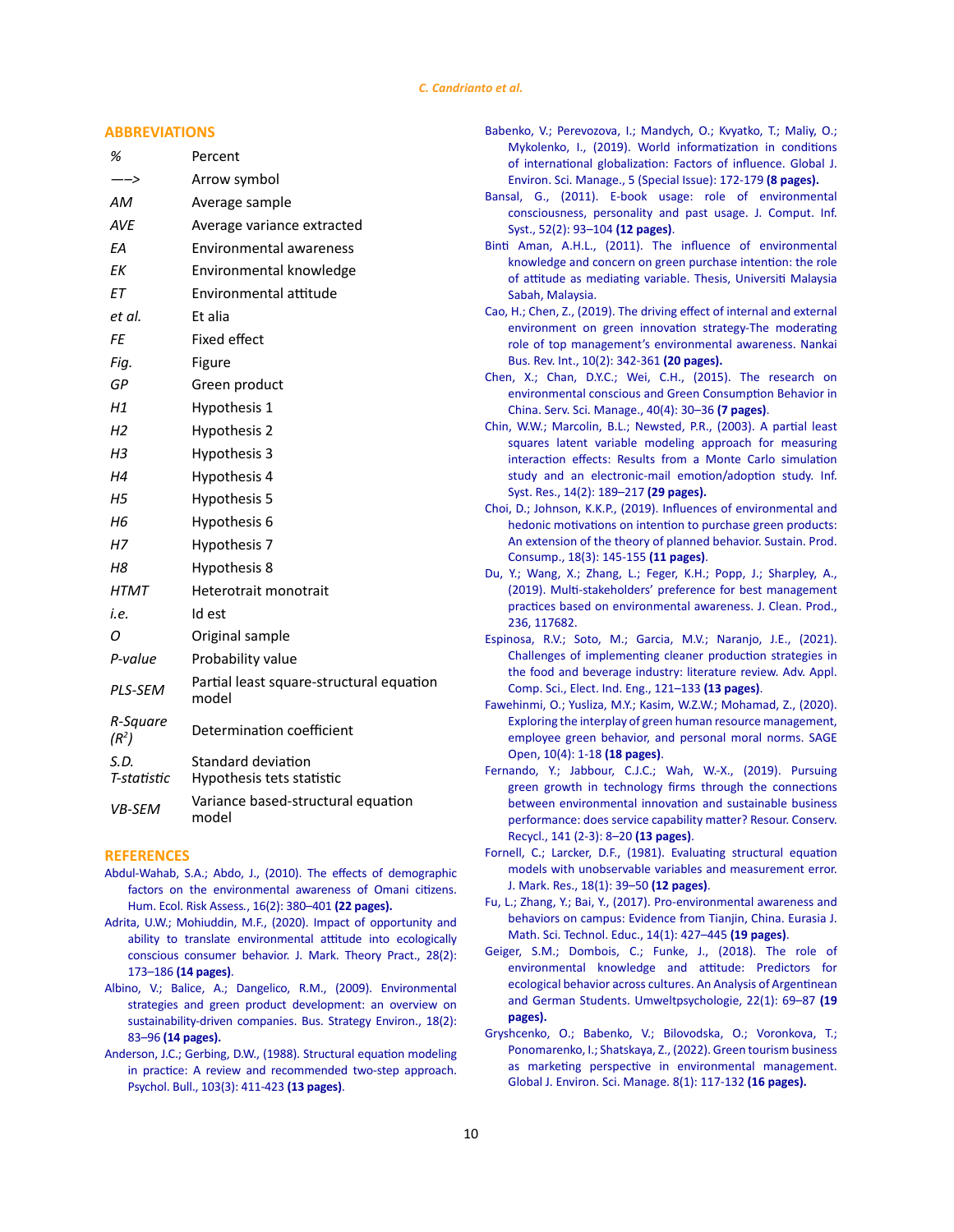- <span id="page-10-0"></span>[Hair, J.F.; Sarstedt, M.; Ringle, C.M.; Mena, J.A., \(2013\). An assessment](https://www.researchgate.net/publication/236033237_An_Assessment_of_the_Use_of_Partial_Least_Squares_Structural_Equation_Modeling_in_Marketing_Research)  [of the use of partial least squares structural equation modeling](https://www.researchgate.net/publication/236033237_An_Assessment_of_the_Use_of_Partial_Least_Squares_Structural_Equation_Modeling_in_Marketing_Research)  [in marketing research. J. Acad. Mark. Sci., 40\(3\): 414–433](https://www.researchgate.net/publication/236033237_An_Assessment_of_the_Use_of_Partial_Least_Squares_Structural_Equation_Modeling_in_Marketing_Research) **(20 [pages\)](https://www.researchgate.net/publication/236033237_An_Assessment_of_the_Use_of_Partial_Least_Squares_Structural_Equation_Modeling_in_Marketing_Research)**.
- [Hair, J.F.; Black, W.C.; Babin, B.J.; Anderson, R.E., \(2010\). SEM: An](https://www.pearson.com/uk/educators/higher-education-educators/program/Hair-Multivariate-Data-Analysis-Global-Edition-7th-Edition/PGM916641.html)  [introduction. Multivariate Data Analysis: A Global Perspective,](https://www.pearson.com/uk/educators/higher-education-educators/program/Hair-Multivariate-Data-Analysis-Global-Edition-7th-Edition/PGM916641.html)  7<sup>th</sup> [edition. Pearson Education, Upper Saddle River.](https://www.pearson.com/uk/educators/higher-education-educators/program/Hair-Multivariate-Data-Analysis-Global-Edition-7th-Edition/PGM916641.html)
- [Hansla, A.; Gamble, A.; Juliusson, A.; Gärling, T., \(2008\). Psychological](https://econpapers.repec.org/article/eeeenepol/v_3a36_3ay_3a2008_3ai_3a2_3ap_3a768-774.htm)  [determinants of attitude towards and willingness to pay for](https://econpapers.repec.org/article/eeeenepol/v_3a36_3ay_3a2008_3ai_3a2_3ap_3a768-774.htm)  [green electricity. Energy Policy, 36\(2\): 768–774](https://econpapers.repec.org/article/eeeenepol/v_3a36_3ay_3a2008_3ai_3a2_3ap_3a768-774.htm) **(7 pages)**.
- [Helm, S.; Eggert, A.; Garnefeld, I., \(2010\). Modeling the impact of](https://www.econbiz.de/Record/modeling-the-impact-of-corporate-reputation-on-customer-satisfaction-and-loyalty-using-partial-least-squares-helm-sabrina/10003944665)  [corporate reputation on customer satisfaction and loyalty using](https://www.econbiz.de/Record/modeling-the-impact-of-corporate-reputation-on-customer-satisfaction-and-loyalty-using-partial-least-squares-helm-sabrina/10003944665)  [partial least squares. In Handbook of partial least squares.](https://www.econbiz.de/Record/modeling-the-impact-of-corporate-reputation-on-customer-satisfaction-and-loyalty-using-partial-least-squares-helm-sabrina/10003944665)  [Springer, Berlin, Heidelberg. 515–534](https://www.econbiz.de/Record/modeling-the-impact-of-corporate-reputation-on-customer-satisfaction-and-loyalty-using-partial-least-squares-helm-sabrina/10003944665) **(20 pages)**.
- [Henseler, J.; Ringle, C.M.; Sarstedt, M., \(2015\). A new criterion for](https://link.springer.com/content/pdf/10.1007/s11747-014-0403-8.pdf)  [assessing discriminant validity in variance-based structural](https://link.springer.com/content/pdf/10.1007/s11747-014-0403-8.pdf)  [equation modeling. J. Acad. Mark. Sci., 43\(1\): 115–135](https://link.springer.com/content/pdf/10.1007/s11747-014-0403-8.pdf) **(21 pages)**.
- [Henseler, J.; Ringle, C.M.; Sinkovics, R.R., \(2009\). The use of partial](https://www.researchgate.net/publication/229892421_The_Use_of_Partial_Least_Squares_Path_Modeling_in_International_Marketing)  [least squares path modeling in international marketing.](https://www.researchgate.net/publication/229892421_The_Use_of_Partial_Least_Squares_Path_Modeling_in_International_Marketing)  [Advances in international marketing. Emerald Group Publishing](https://www.researchgate.net/publication/229892421_The_Use_of_Partial_Least_Squares_Path_Modeling_in_International_Marketing)  [Limited, 2: 277-319](https://www.researchgate.net/publication/229892421_The_Use_of_Partial_Least_Squares_Path_Modeling_in_International_Marketing) **(43 pages).**
- [Hu, R.; Shahzad, F.; Abbas, A.; Liu, X., \(2022\). Decoupling the influence](https://www.sciencedirect.com/science/article/abs/pii/S095965262200347X)  [of eco-sustainability motivations in the adoption of the green](https://www.sciencedirect.com/science/article/abs/pii/S095965262200347X)  [industrial IoT and the impact of advanced manufacturing](https://www.sciencedirect.com/science/article/abs/pii/S095965262200347X)  [technologies. J. Clean. Prod., 339, 130708.](https://www.sciencedirect.com/science/article/abs/pii/S095965262200347X)
- [Karatas, A.; Gürbüz, O.A., \(2016\). Environmental education as a tool](https://www.tandfonline.com/doi/abs/10.1080/09720073.2014.11891958)  [for increasing environmental awareness of vocational school](https://www.tandfonline.com/doi/abs/10.1080/09720073.2014.11891958)  [students. The Anthropologist, 23\(3\): 378–384](https://www.tandfonline.com/doi/abs/10.1080/09720073.2014.11891958) **(7 pages).**
- [Katsikeas, C.S.; Leonidou, C.N.; Zeriti, A., \(2016\). Eco-friendly product](https://link.springer.com/article/10.1007/s11747-015-0470-5)  [development strategy: antecedents, outcomes, and contingent](https://link.springer.com/article/10.1007/s11747-015-0470-5)  [effects. J. Acad. Mark. Sci., 44\(6\): 660–684](https://link.springer.com/article/10.1007/s11747-015-0470-5) **(25 pages).**[Kautish,](https://onlinelibrary.wiley.com/doi/abs/10.1002/bsd2.82)  [P.; Sharma, R., \(2020\). Determinants of pro‐environmental](https://onlinelibrary.wiley.com/doi/abs/10.1002/bsd2.82)  [behavior and environmentally conscious consumer behavior:](https://onlinelibrary.wiley.com/doi/abs/10.1002/bsd2.82)  [An empirical investigation from emerging market. Bus. Strategy](https://onlinelibrary.wiley.com/doi/abs/10.1002/bsd2.82)  [Dev., 3\(1\): 112–127](https://onlinelibrary.wiley.com/doi/abs/10.1002/bsd2.82) **(16 pages)**.
- [Kong, T.; Feng, T.; Ye, C., \(2016\). Advanced manufacturing](https://www.mdpi.com/2071-1050/8/10/1056)  [technologies and green innovation: The role of internal](https://www.mdpi.com/2071-1050/8/10/1056)  [environmental collaboration. Sustainability, 8\(10\): 1056.](https://www.mdpi.com/2071-1050/8/10/1056)
- Law, M.M.S.; Hills, P.; Hau, B.C.H., (2017). Engaging employees [in sustainable development–a case study of environmental](https://onlinelibrary.wiley.com/doi/abs/10.1002/bse.1903)  [education and awareness training in Hong Kong. Bus. Strategy](https://onlinelibrary.wiley.com/doi/abs/10.1002/bse.1903)  [Environ., 26\(1\): 84–97](https://onlinelibrary.wiley.com/doi/abs/10.1002/bse.1903) **(14 pages)**.
- [Leroux, E.; Pupion, P.C., \(2018\). Factors of adoption of eco-labelling](https://ideas.repec.org/a/eee/tefoso/v129y2018icp194-209.html)  [in hotel industry. Technol. Forecasting Soc. Change, 129: 194–](https://ideas.repec.org/a/eee/tefoso/v129y2018icp194-209.html) 209 **[\(16 pages\)](https://ideas.repec.org/a/eee/tefoso/v129y2018icp194-209.html)**.
- [Li, J.; Zhang, J.; Zhang, D.; Ji, Q., \(2019\). Does gender inequality affect](https://www.sciencedirect.com/science/article/abs/pii/S0301421519306585)  [household green consumption behaviour in China? Energy](https://www.sciencedirect.com/science/article/abs/pii/S0301421519306585)  [Policy, 135, 111071.](https://www.sciencedirect.com/science/article/abs/pii/S0301421519306585)
- [Liu, P.; Teng, M.; Han, C., \(2020\). How does environmental knowledge](https://www.sciencedirect.com/science/article/abs/pii/S0048969720316399)  [translate into pro-environmental behaviors?: The mediating](https://www.sciencedirect.com/science/article/abs/pii/S0048969720316399)  [role of environmental attitudes and behavioral intentions. Sci.](https://www.sciencedirect.com/science/article/abs/pii/S0048969720316399)  [Total Environ., 728, 138126.](https://www.sciencedirect.com/science/article/abs/pii/S0048969720316399)
- [Mustikaningrum, H., \(2018\). The effect of environmental awareness](https://cyberleninka.ru/article/n/the-effect-of-environmental-awareness-on-consumer-behavior-of-eco-friendly-products-mediated-by-eco-friendly-attitude/viewer)  [on consumer behavior of eco-friendly products mediated by](https://cyberleninka.ru/article/n/the-effect-of-environmental-awareness-on-consumer-behavior-of-eco-friendly-products-mediated-by-eco-friendly-attitude/viewer)  [eco-friendly attitude. Russ. J. Agricult. Socio-Econ. Sci., 79\(7\):](https://cyberleninka.ru/article/n/the-effect-of-environmental-awareness-on-consumer-behavior-of-eco-friendly-products-mediated-by-eco-friendly-attitude/viewer)  [270 - 278](https://cyberleninka.ru/article/n/the-effect-of-environmental-awareness-on-consumer-behavior-of-eco-friendly-products-mediated-by-eco-friendly-attitude/viewer) **(9 pages)**.
- [Osman, A.; Othman, Y.H.; Salahudin, S.N.; Abdullah, M.S., \(2016\).](https://dspace.adu.ac.ae/handle/1/2091)  [The awareness and implementation of green concepts in](https://dspace.adu.ac.ae/handle/1/2091)  [marketing mix: A case of Malaysia. Procedia Econ. Finance. 35:](https://dspace.adu.ac.ae/handle/1/2091)

## 428–433 **[\(6 pages\)](https://dspace.adu.ac.ae/handle/1/2091)**.

- [Ouhsine, O.; Ouigmane, A.; Layati, El.; Aba, B.; Isaifan, R.; Berkani, M.,](https://www.gjesm.net/article_39822.html) [\(2020\). Impact of COVID-19 on the qualitative and quantitative](https://www.gjesm.net/article_39822.html) [aspect of household solid waste. Global J. Environ. Sci. Manage.,](https://www.gjesm.net/article_39822.html) [Special Issue \(Covid-19\), 6: 41-52](https://www.gjesm.net/article_39822.html) **(10 pages).**
- Paco, A.; Lavrador, T., (2017). Environmental knowledge and [attitudes and behaviours towards energy consumption. J.](https://pubmed.ncbi.nlm.nih.gov/28410516/) [Environ. Manage., 197: 384–392](https://pubmed.ncbi.nlm.nih.gov/28410516/) **(9 pages)**.
- [Pinskaya, M.; Meleshchenko, O.; Kovalchuk, O.; Karpenko, O.;](https://www.gjesm.net/article_243912_625b4d8e9bc649e40314b1986cee90bf.pdf) [Kompanets, E., \(2021\). Modelling the impact of environmental](https://www.gjesm.net/article_243912_625b4d8e9bc649e40314b1986cee90bf.pdf) [responsibility on the development of enterprises. Global J.](https://www.gjesm.net/article_243912_625b4d8e9bc649e40314b1986cee90bf.pdf) [Environ. Sci. Manage., 7\(4\): 503-522](https://www.gjesm.net/article_243912_625b4d8e9bc649e40314b1986cee90bf.pdf) **(20 pages)**.
- [Raharjo, K., \(2018\). The role of green management in creating](https://www.emerald.com/insight/content/doi/10.1108/MEQ-03-2018-0053/full/html) [sustainability performance on the small and medium](https://www.emerald.com/insight/content/doi/10.1108/MEQ-03-2018-0053/full/html) [enterprises. Manage. Environ. Qual., 30\(3\): 557-577](https://www.emerald.com/insight/content/doi/10.1108/MEQ-03-2018-0053/full/html) **(21 pages).**
- [Redman, E.; Redman, A., \(2014\). Transforming sustainable food and](https://www.sciencedirect.com/science/article/abs/pii/S0959652613006197) [waste behaviors by realigning domains of knowledge in our](https://www.sciencedirect.com/science/article/abs/pii/S0959652613006197) [education system. J. Clean. Prod., 64: 147–157](https://www.sciencedirect.com/science/article/abs/pii/S0959652613006197) **(11 pages)**.
- [Ringle, C.; Da Silva, D.; Bido, D., \(2015\). Structural Equation Modeling](https://www.researchgate.net/publication/281448905_STRUCTURAL_EQUATION_MODELING_WITH_THE_SMARTPLS) [with the Smartpls. Braz. J. Mark., 13\(2\): 56-72](https://www.researchgate.net/publication/281448905_STRUCTURAL_EQUATION_MODELING_WITH_THE_SMARTPLS) **(13 pages).**
- [Safari, A.; Salehzadeh, R.; Panahi, R.; Abolghasemian, S., \(2018\).](https://www.emerald.com/insight/content/doi/10.1108/CG-08-2016-0168/full/html) [Multiple pathways linking environmental knowledge and](https://www.emerald.com/insight/content/doi/10.1108/CG-08-2016-0168/full/html) [awareness to employees' green behavior. Corp. Gov., 18\(1\):](https://www.emerald.com/insight/content/doi/10.1108/CG-08-2016-0168/full/html) 81–103 **[\(23 pages\)](https://www.emerald.com/insight/content/doi/10.1108/CG-08-2016-0168/full/html)**.
- [Sana, S.S., \(2020\). Price competition between green and non green](https://www.researchgate.net/publication/341054524_Price_competition_between_green_and_non_green_products_under_corporate_social_responsible_firm) [products under corporate social](https://www.researchgate.net/publication/341054524_Price_competition_between_green_and_non_green_products_under_corporate_social_responsible_firm) responsible firm. J. [Retail. Consum. Serv., 55: 102118.](https://www.researchgate.net/publication/341054524_Price_competition_between_green_and_non_green_products_under_corporate_social_responsible_firm)
- [Sharma, A.; Foropon, C., \(2019\). Green product attributes and green](https://www.emerald.com/insight/content/doi/10.1108/MD-10-2018-1092/full/html) [purchase behavior: A theory of planned behavior perspective](https://www.emerald.com/insight/content/doi/10.1108/MD-10-2018-1092/full/html) [with implications for circular economy. Manage. Decis., 57\(4\):](https://www.emerald.com/insight/content/doi/10.1108/MD-10-2018-1092/full/html) [1018-1042](https://www.emerald.com/insight/content/doi/10.1108/MD-10-2018-1092/full/html) **(25 pages).**
- Sreen, N.; Purbey, S.; Sadarangani, P., (2020). Understanding the relationship between different facets of materialism and attitude toward green products. J. Global Mark., 33(5): 396–416 **(21 pages)**.
- [Suki, N.M., \(2016\). Green product purchase intention: impact of](https://www.emerald.com/insight/content/doi/10.1108/BFJ-06-2016-0295/full/html) [green brands, attitude, and knowledge. Br. Food J., 118\(12\):](https://www.emerald.com/insight/content/doi/10.1108/BFJ-06-2016-0295/full/html) 2893-2910 **[\(18 pages\).](https://www.emerald.com/insight/content/doi/10.1108/BFJ-06-2016-0295/full/html)**
- [Tamar, M.; Wirawan, H.; Arfah, T.; Putri, R.P.S., \(2020\). Predicting pro](http://repository.unhas.ac.id/id/eprint/4757/1/22. Tamar, Wirawan, Arfah, and Putri 2020.pdf)[environmental behaviours: the](http://repository.unhas.ac.id/id/eprint/4757/1/22. Tamar, Wirawan, Arfah, and Putri 2020.pdf) role of environmental [values, attitudes and knowledge. Manage. Environ. Qual., 31:1-](http://repository.unhas.ac.id/id/eprint/4757/1/22. Tamar, Wirawan, Arfah, and Putri 2020.pdf) 16 **[\(16 pages\).](http://repository.unhas.ac.id/id/eprint/4757/1/22. Tamar, Wirawan, Arfah, and Putri 2020.pdf)**
- [Xie, X.; Huo, J.; Zou, H., \(2019\). Green process innovation, green](https://www.sciencedirect.com/science/article/abs/pii/S0148296319300098) [product innovation, and corporate financial performance: A](https://www.sciencedirect.com/science/article/abs/pii/S0148296319300098) [content analysis method. J. Bus. Res., 101: 697-706](https://www.sciencedirect.com/science/article/abs/pii/S0148296319300098) **(10 pages).**
- [Yumei, H.; Iqbal, W.; Nurunnabi, M.; Abbas, M.; Jingde, W.; Chaudhry,](https://pubmed.ncbi.nlm.nih.gov/32875447/) [I.S., \(2021\). Nexus between corporate social responsibility](https://pubmed.ncbi.nlm.nih.gov/32875447/) [and firm's perceived performance: evidence from SME sector](https://pubmed.ncbi.nlm.nih.gov/32875447/) [of developing economies. Environ. Sci. Pollut. Res., 28\(2\):](https://pubmed.ncbi.nlm.nih.gov/32875447/) [2132–2145](https://pubmed.ncbi.nlm.nih.gov/32875447/) **(8 pages)**.
- [Zhan, Y.; Tan, K.H.; Ji, G.; Chung, L.; Chiu, A.S.F., \(2018\). Green and](https://daneshyari.com/article/preview/7494678.pdf) [lean sustainable development path in China: Guanxi, practices](https://daneshyari.com/article/preview/7494678.pdf) [and performance. Resour. Conserv. Recycl., 128: 240–249](https://daneshyari.com/article/preview/7494678.pdf) **(10 [pages\)](https://daneshyari.com/article/preview/7494678.pdf)**.
- [Zsóka, Á.; Szerényi, Z.M.; Széchy, A.; Kocsis, T., \(2013\). Greening](https://pubag.nal.usda.gov/catalog/1005662) [due to environmental education? Environmental knowledge,](https://pubag.nal.usda.gov/catalog/1005662) [attitudes, consumer behavior and everyday pro-environmental](https://pubag.nal.usda.gov/catalog/1005662) [activities of Hungarian high school and university students. J.](https://pubag.nal.usda.gov/catalog/1005662) [Clean. Prod., 48: 126–138](https://pubag.nal.usda.gov/catalog/1005662) **(13 pages)**.